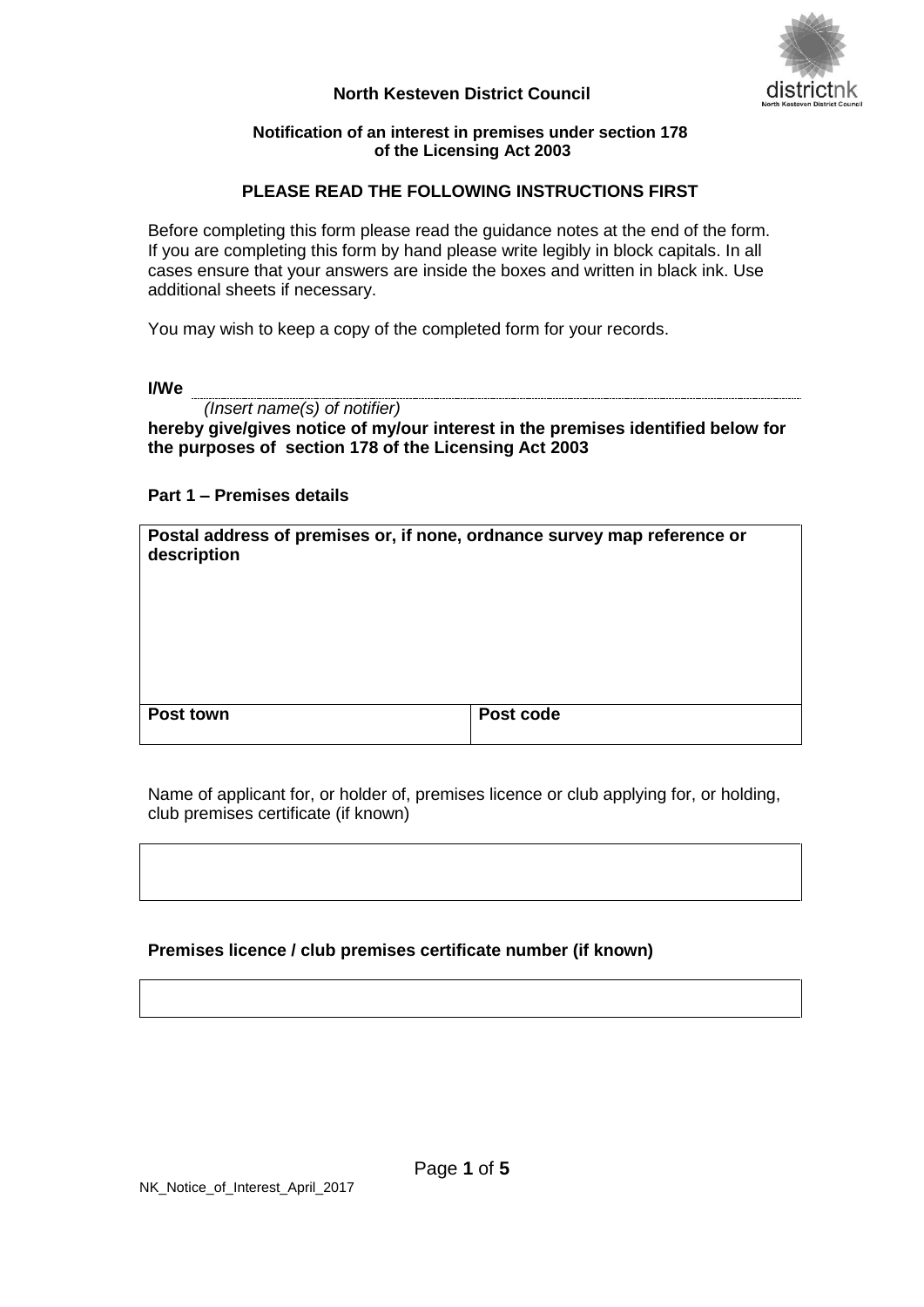| I/we                                                                                                             | <b>Please tick</b>          |  |
|------------------------------------------------------------------------------------------------------------------|-----------------------------|--|
| have a legal interest in the premises as freeholder or<br>a)<br>leaseholder                                      |                             |  |
| b) am/are the legal mortgagee in respect of the premises<br>(within the meaning of the Law of Property Act 1925) |                             |  |
| c) am/are in occupation of the premises                                                                          |                             |  |
| I /we are                                                                                                        |                             |  |
| an individual(s)<br>a)                                                                                           | please complete section (A) |  |
| a company<br>b)                                                                                                  | please complete section (B) |  |
| a partnership<br>C)                                                                                              | please complete section (B) |  |
| an unincorporated association<br>d)                                                                              | please complete section (B) |  |
| e) other (for example, a statutory corporation)                                                                  | please complete section (B) |  |
| (A) DETAILS OF INDIVIDUAL                                                                                        |                             |  |
| <b>Please tick</b><br><b>Miss</b><br>Other title<br>Mr<br><b>Mrs</b><br>Ms                                       | (for example, Rev)          |  |
| <b>First names</b><br><b>Surname</b>                                                                             |                             |  |
|                                                                                                                  |                             |  |
| <b>Current postal</b><br>address if<br>different from<br>premises<br>address                                     |                             |  |
| <b>Post Town</b><br><b>Postcode</b>                                                                              |                             |  |
| Contact phone number in working hours (if any)                                                                   |                             |  |
| <b>E-mail address</b><br>(optional)                                                                              |                             |  |

**Part 2 - Details of my/our interest in the premises**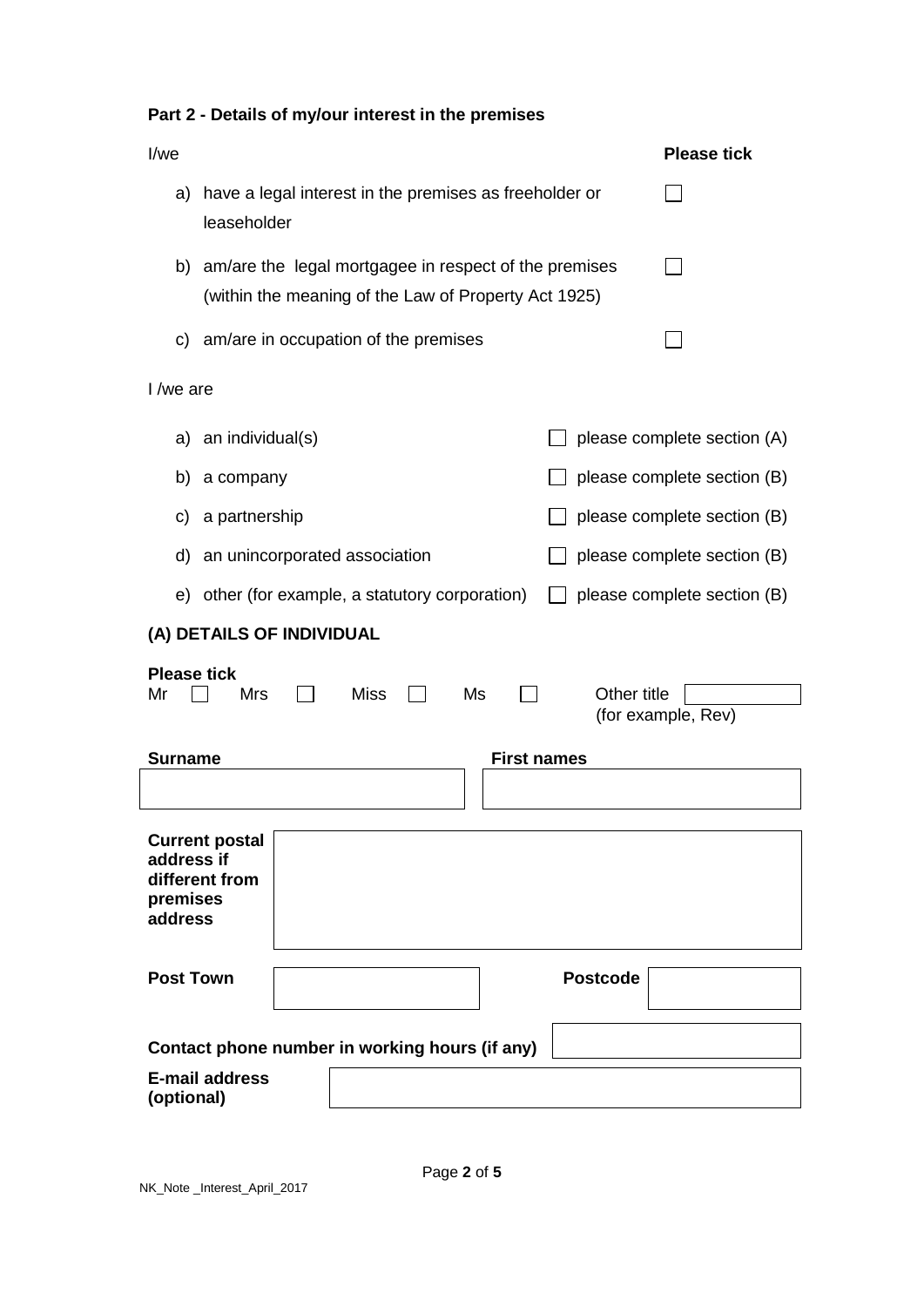# **DETAILS OF SECOND INDIVIDUAL**

| <b>Please tick</b>                             |             |                    |                    |
|------------------------------------------------|-------------|--------------------|--------------------|
| Mr<br>Mrs                                      | <b>Miss</b> | Ms                 | Other title        |
|                                                |             |                    | (for example, Rev) |
| <b>Surname</b>                                 |             | <b>First names</b> |                    |
|                                                |             |                    |                    |
| <b>Current postal</b>                          |             |                    |                    |
| address if                                     |             |                    |                    |
| different from                                 |             |                    |                    |
| premises                                       |             |                    |                    |
| address                                        |             |                    |                    |
|                                                |             |                    |                    |
| <b>Post Town</b>                               |             |                    | <b>Postcode</b>    |
|                                                |             |                    |                    |
|                                                |             |                    |                    |
| Contact phone number in working hours (if any) |             |                    |                    |
|                                                |             |                    |                    |
| <b>E-mail address</b>                          |             |                    |                    |
| (optional)                                     |             |                    |                    |

### **(B) DETAILS OF NON-INDIVIDUAL**

Please provide name and registered address of notifier in full. Where appropriate please give any registered number. In the case of a partnership or other joint venture (other than a body corporate), please give the name and address of each party concerned

| <b>Name</b>                          |  |
|--------------------------------------|--|
|                                      |  |
|                                      |  |
|                                      |  |
|                                      |  |
|                                      |  |
|                                      |  |
|                                      |  |
|                                      |  |
|                                      |  |
|                                      |  |
|                                      |  |
| <b>Address</b>                       |  |
|                                      |  |
|                                      |  |
|                                      |  |
|                                      |  |
|                                      |  |
|                                      |  |
|                                      |  |
|                                      |  |
|                                      |  |
|                                      |  |
|                                      |  |
| Registered number (where applicable) |  |
|                                      |  |
|                                      |  |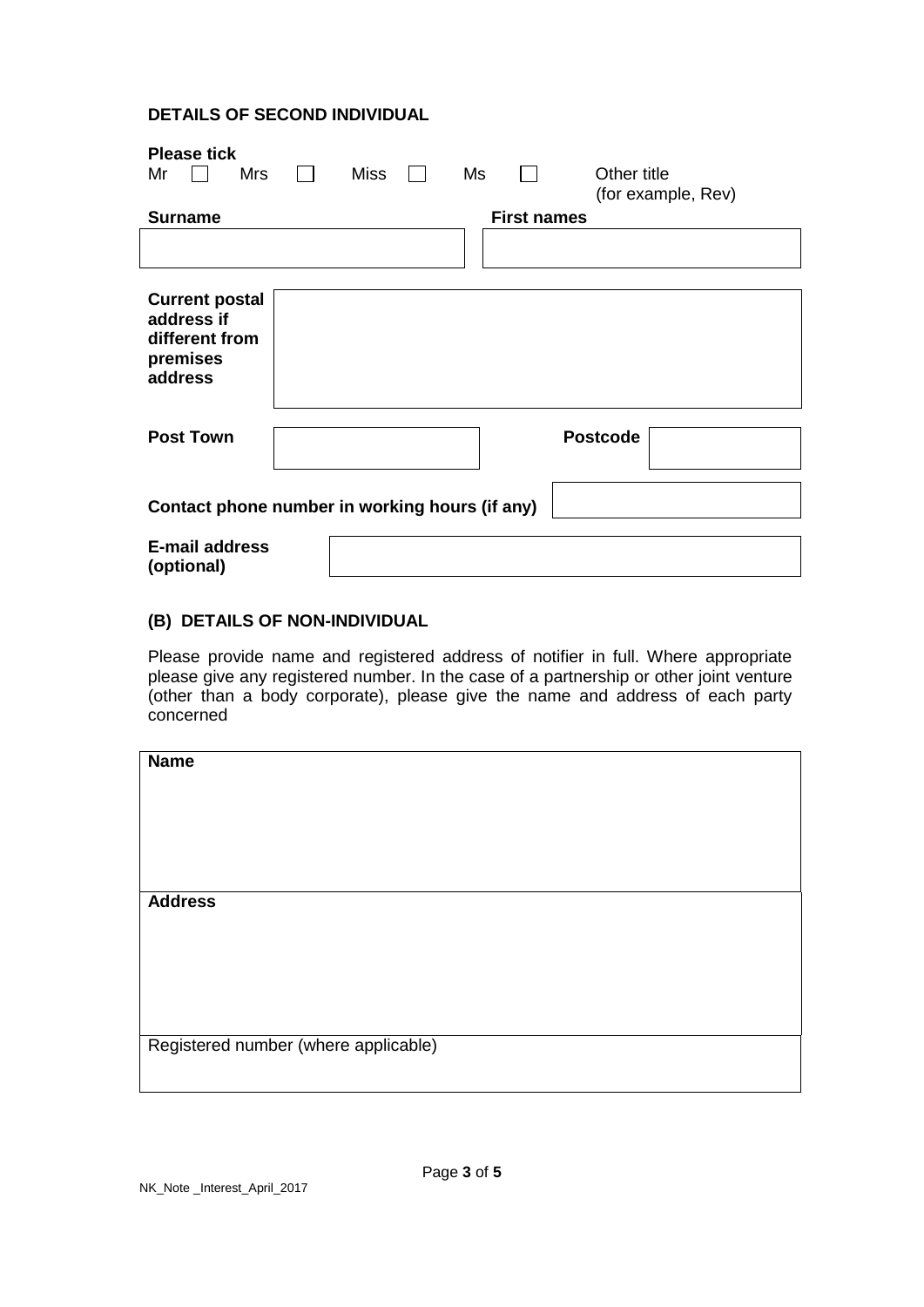Description of applicant (for example partnership, company, unincorporated association etc)

Telephone number (if any)

E-mail address (optional)

I have made or enclosed payment of the fee

| <b>Please tick yes</b> |  |
|------------------------|--|
|                        |  |

# **IT IS AN OFFENCE, UNDER SECTION 158 OF THE LICENSING ACT 2003, TO MAKE A FALSE STATEMENT IN OR IN CONNECTION WITH THIS APPLICATION. THOSE WHO MAKE A FALSE STATEMENT MAY BE LIABLE ON SUMMARY CONVICTION TO A FINE OF ANY AMOUNT.**

**Part 3 – Signatures** (please read guidance note 1)

**Signature of notifier or notifier's solicitor or other duly authorised agent (See guidance note 2). If signing on behalf of the notifier please state in what capacity.**

| Date                                                                                                                                                                                                                              |  |
|-----------------------------------------------------------------------------------------------------------------------------------------------------------------------------------------------------------------------------------|--|
| Capacity                                                                                                                                                                                                                          |  |
| For joint notifiers signature of 2 <sup>nd</sup> notifier 2 <sup>nd</sup> notifier's solicitor or other<br>authorised agent (please read guidance note 3). If signing on behalf of the<br>notifier please state in what capacity. |  |
|                                                                                                                                                                                                                                   |  |
| Signature                                                                                                                                                                                                                         |  |
| Date                                                                                                                                                                                                                              |  |